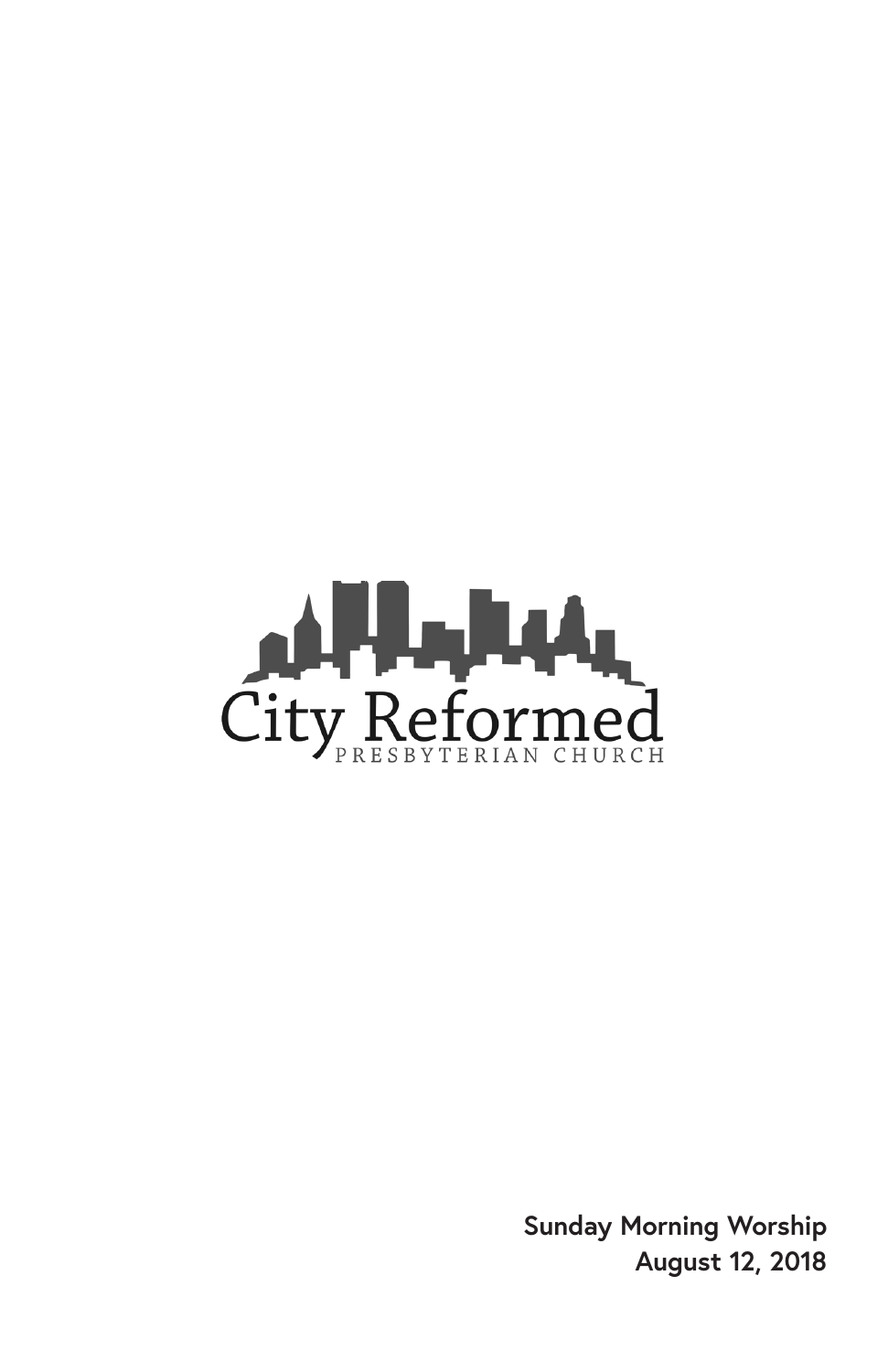### **Welcome to City Reformed Presbyterian Church**

We are glad to have you join us for worship today. Please stop by the Welcome Table in the foyer - we would love to meet you! If you would like more information, please fill out one of the info cards on the table, refer to our print newsletter, *City This Month,* or visit our website: **cityreformed.org**.

### **Reflections**

Test your friend before you have need; but, in-deed A friend is never known till a man has need. Before I had need, my most present foes Seemed my best friends; but thus the world goes.

- John Heywood, *A Dialogue Containing Proverbs and Epigrams* (1562)

*Please speak to an usher or greeter if you have any questions about the nursery and children's programs.*

- *• There is a nursery for children infant 3 during the service.*
- *• During the 10:15 am service, children 4 7 have the option to be dismissed to attend Children's Church.*
- *• Children's bulletins are available at the back table for those staying in service.*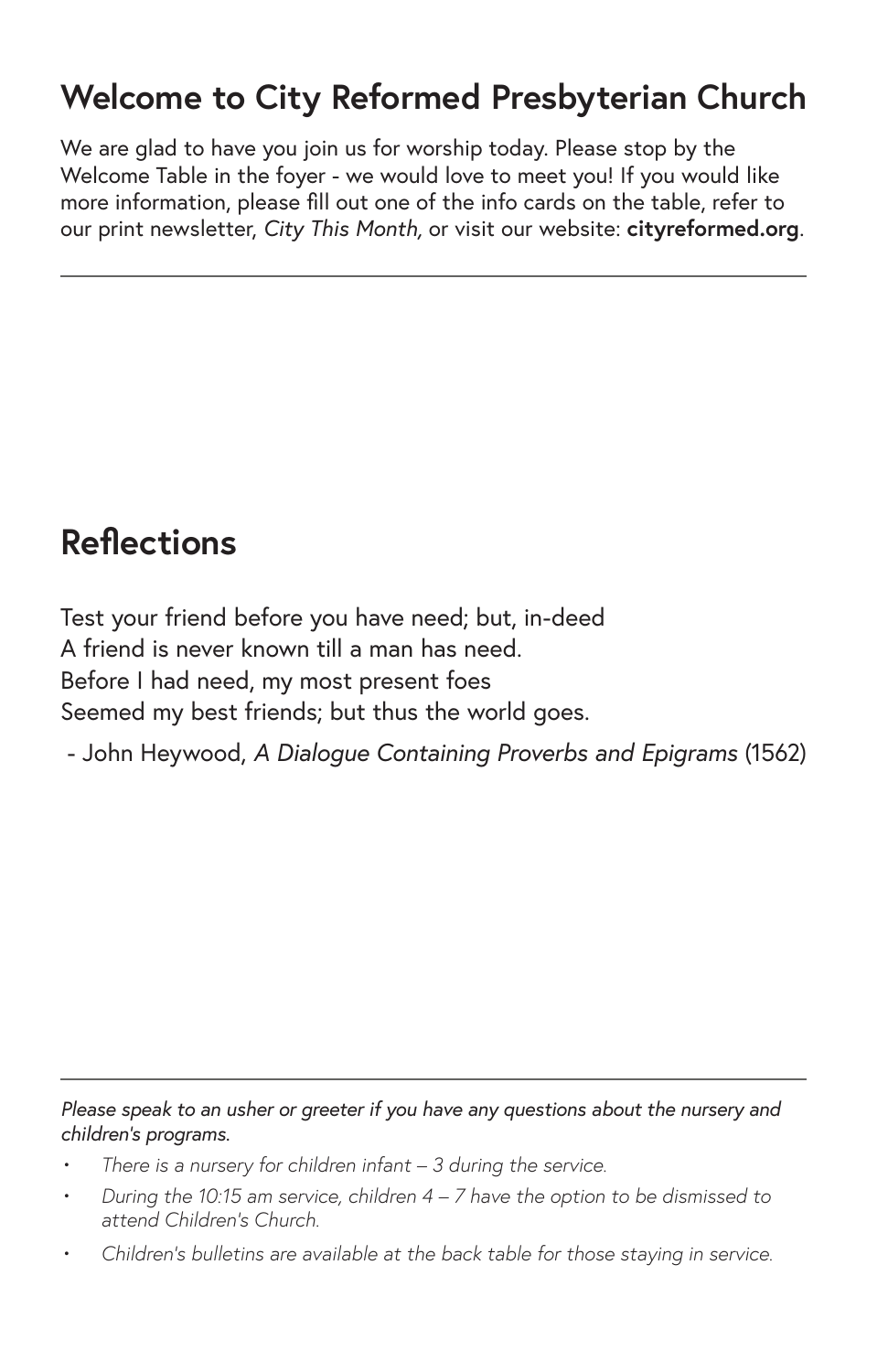# **Worship Service**

**City Reformed Presbyterian Church** Sunday Morning Worship – August 12, 2018 Presider: Reverend Joseph Bianco

#### **Call to Worship: 2 Corinthians 4:6-10, 16-18**

*Please stand for the call to worship if you are able.*

- Leader For God, who said, "Let light shine out of darkness," has shone in our hearts to give the light of the knowledge of the glory of God in the face of Jesus Christ.
- **People But we have this treasure in jars of clay, to show that the surpassing power belongs to God and not to us.**
- Leader We are afflicted in every way, but not crushed; perplexed, but not driven to despair; persecuted, but not forsaken; struck down, but not destroyed; always carrying in the body the death of Jesus, so that the life of Jesus may also be manifested in our bodies….
- **People So we do not lose heart. Though our outer self is wasting away, our inner self is being renewed day by day.**
- Leader For this light momentary affliction is preparing for us an eternal weight of glory beyond all comparison, as we look not to the things that are seen but to the things that are unseen.
- **People For the things that are seen are transient, but the things that are unseen are eternal.**

### **Prayer of Invocation**

#### **Rejoice In All Your Works - Psalm 104**

*(Words & Music: Wendell Kimbrough 2014)*

Every mouth that cries for food, Every lung that yearns for breath, Every eye that searches through the dark for light— All creation looks to you For its breath and for its food. From the goodness of your hand we're satisfied.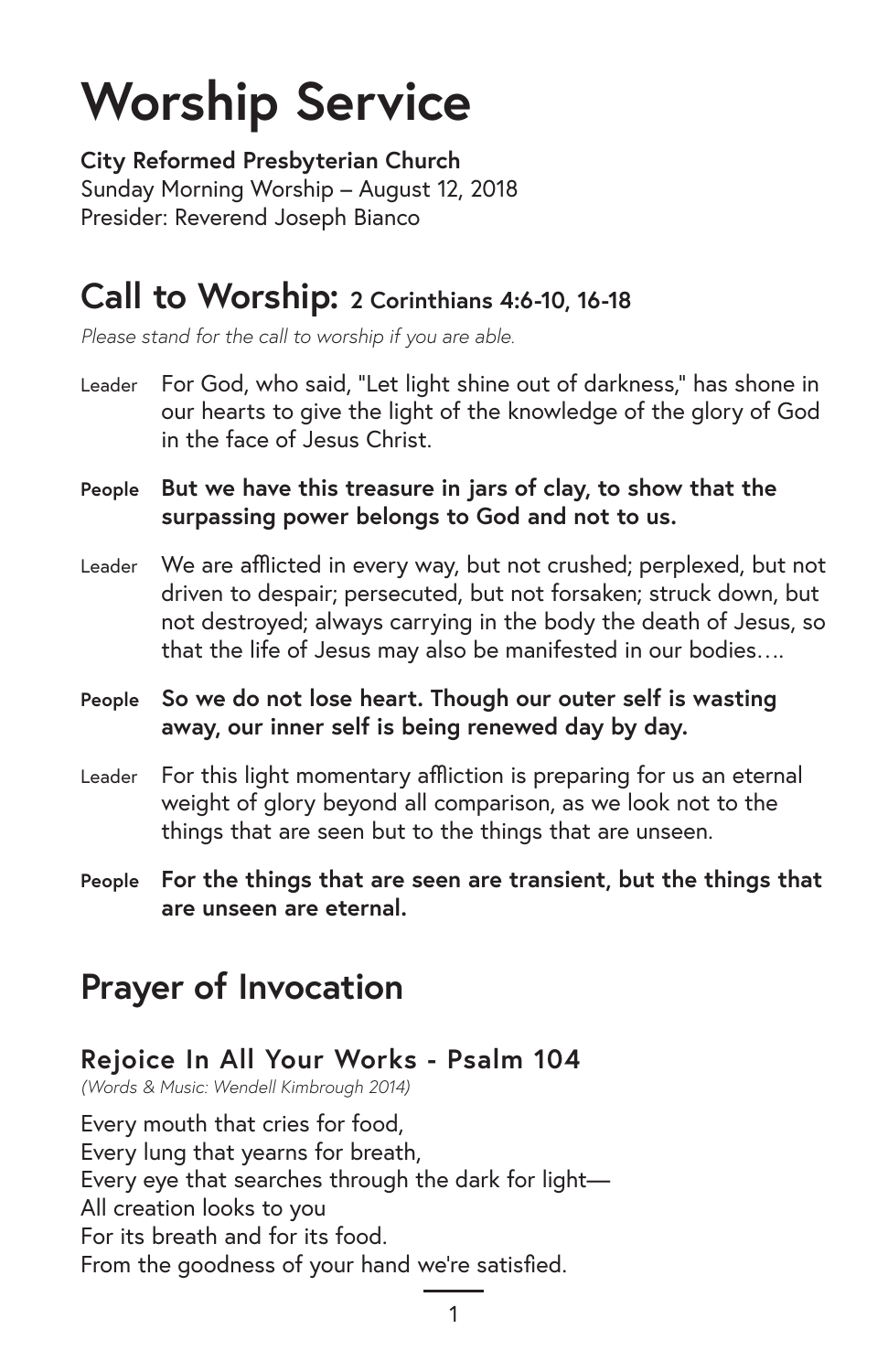*Oh rejoice in all your works, King of Heaven, King of Earth! Every creature you have made declares your praise. We rejoice in all you've made, God of all-sustaining grace! With the mountain, sky, and sea, we sing your praise!* 

Every tree that thirsts for rain, Every bird that seeks its nest, Every heart that waits in hope to be made glad— All creation looks to you For its breath and for its food. From the goodness of your hand we're satisfied

May the pond'rings of my heart, And the song upon my lips, With the chorus of creation join in praise: To the God who made all things, To the Spirit who sustains, To the Son who over all creation reigns!

### **Scripture Reading: Revelation 21:1-5a**

#### **All Things New**

*(Words: Horatius Bonar 1779, David & Daniel Snoke 2018; Music: Clint Wells 2009)*

Come Lord and tarry not Bring the long-looked-for day O why these years of waiting here These ages of delay?

Come for your saints still wait Daily ascends their sigh The Spirit and the Bride say, "Come;" Do you not hear our cry?

> *O come and make all things new Come and make all things new Come and make all things new Build up this broken earth Come and make all things new All things new*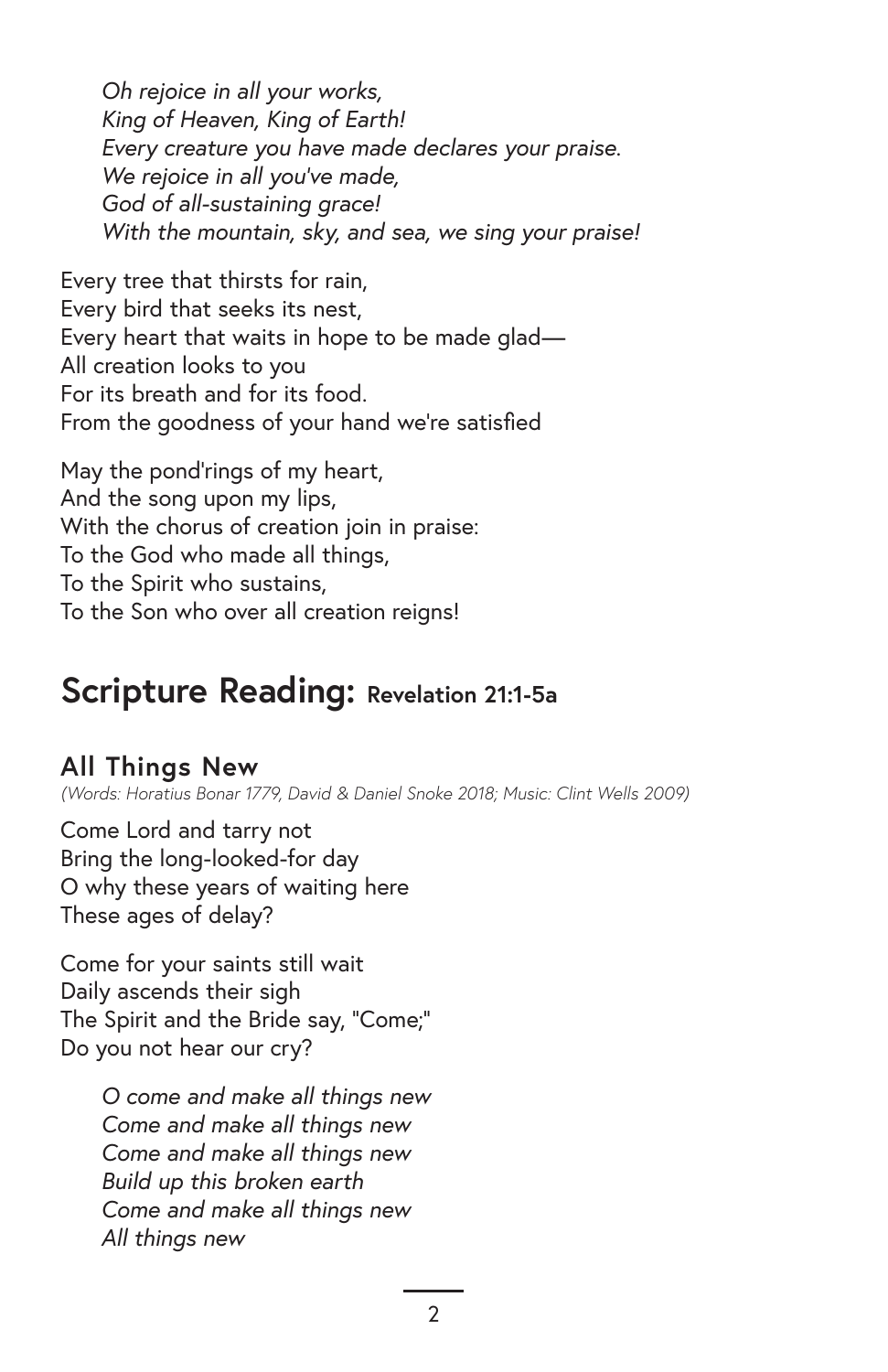Come for creation groans Impatient while you stay Worn out in labor pains of hope Still bound by earth's decay

Come for love waxes cold Its steps are faint and slow Our faith is pressed by unbelief Hope's lamp burns dim and low

#### **Solid Rock (My Hope Is Built)**

*(Words: Edward Mote 1834; Music: William Batchelder Bradbury 1863)*

My hope is built on nothing less Than Jesus' blood and righteousness. I dare not trust the sweetest frame, But wholly lean on Jesus' Name.

When darkness veils His lovely face, I rest on His unchanging grace. In every high and stormy gale, My anchor holds within the veil.

> *On Christ the solid Rock I stand, All other ground is sinking sand; All other ground is sinking sand.*

His oath, His covenant, His blood, Support me in the whelming flood. When all around my soul gives way, He then is all my Hope and Stay.

When He shall come with trumpet sound, O may I then in Him be found. Dressed in His righteousness alone, Faultless to stand before the throne.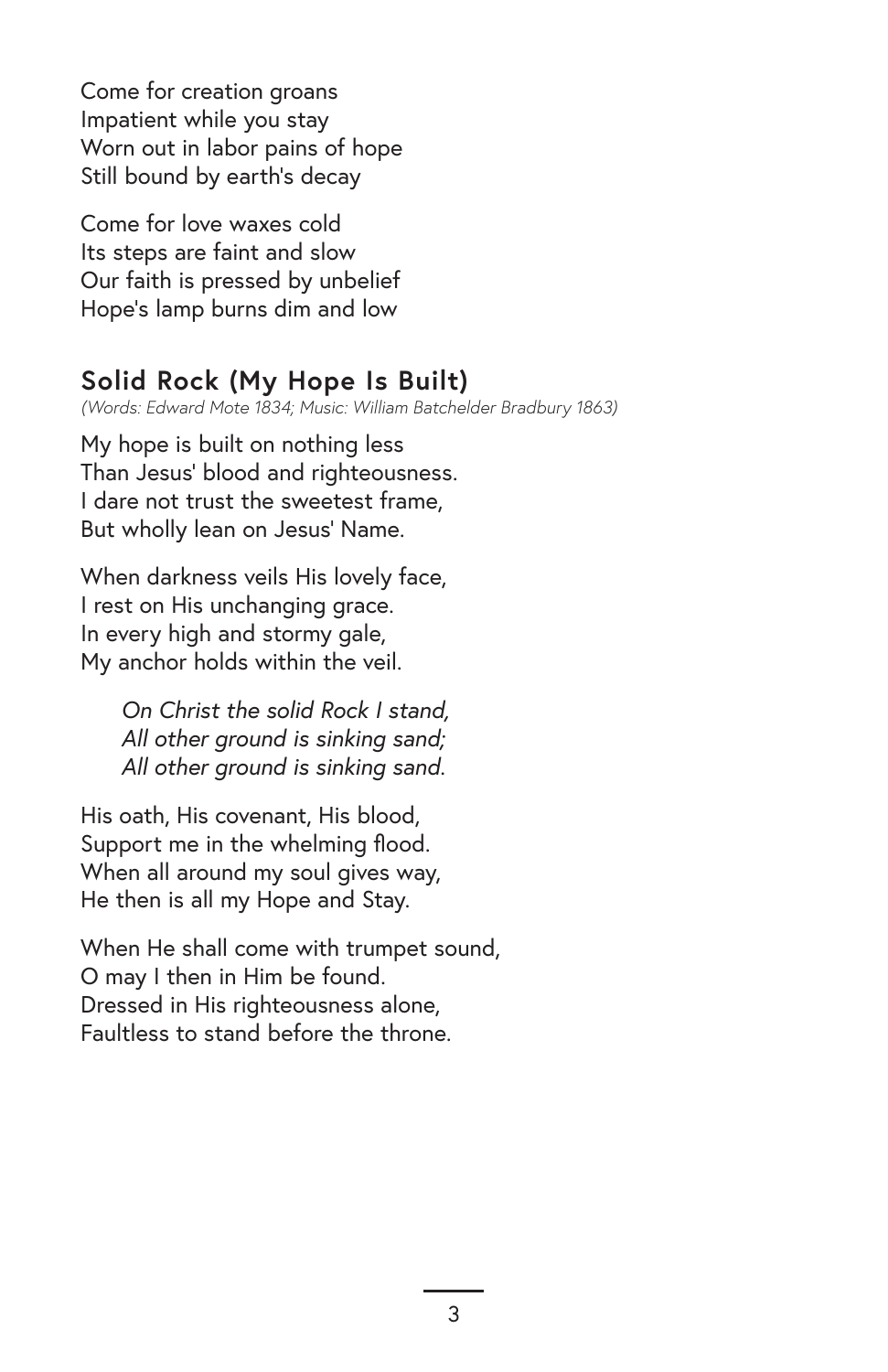### **Call to Confession: James 5:16**

Therefore, confess your sins to one another and pray for one another, that you may be healed.

# **Prayer of Confession**

**Father, we are thankful that you have called us to yourself, to walk in your light and to know you as our heavenly Father. We thank you also that you have called us to walk together with one another as fellow pilgrims in this world. We thank you that we have the friendship and fellowship of other believers.**

**But as we reflect on the words of Jesus, calling us to love our neighbor as we love ourselves - we know that we fall short. We have sinned against our neighbors with the words we say and the words we have failed to say. We have transgressed our neighbor in thought and in deed. We have failed to bear the burdens of others and desperately need your grace. Renew us and change us. Grant us the blessing of love and unity. May we begin to see the depth of your love as we live in love together. Amen.**

# **Silent Confession**

### **Assurance of Pardon: 1 Peter 2:9-10**

You are a chosen race, a royal priesthood, a holy nation, a people for his own possession, that you may proclaim the excellencies of him who called you out of darkness into his marvelous light. Once you were not a people, but now you are God's people; once you had not received mercy, but now you have received mercy.

#### **Membership Vows: Emma & Drew Blummer, Ben Chidester,**

**Crystal Moran, John & Leah Stuart**

# **Corporate Prayer**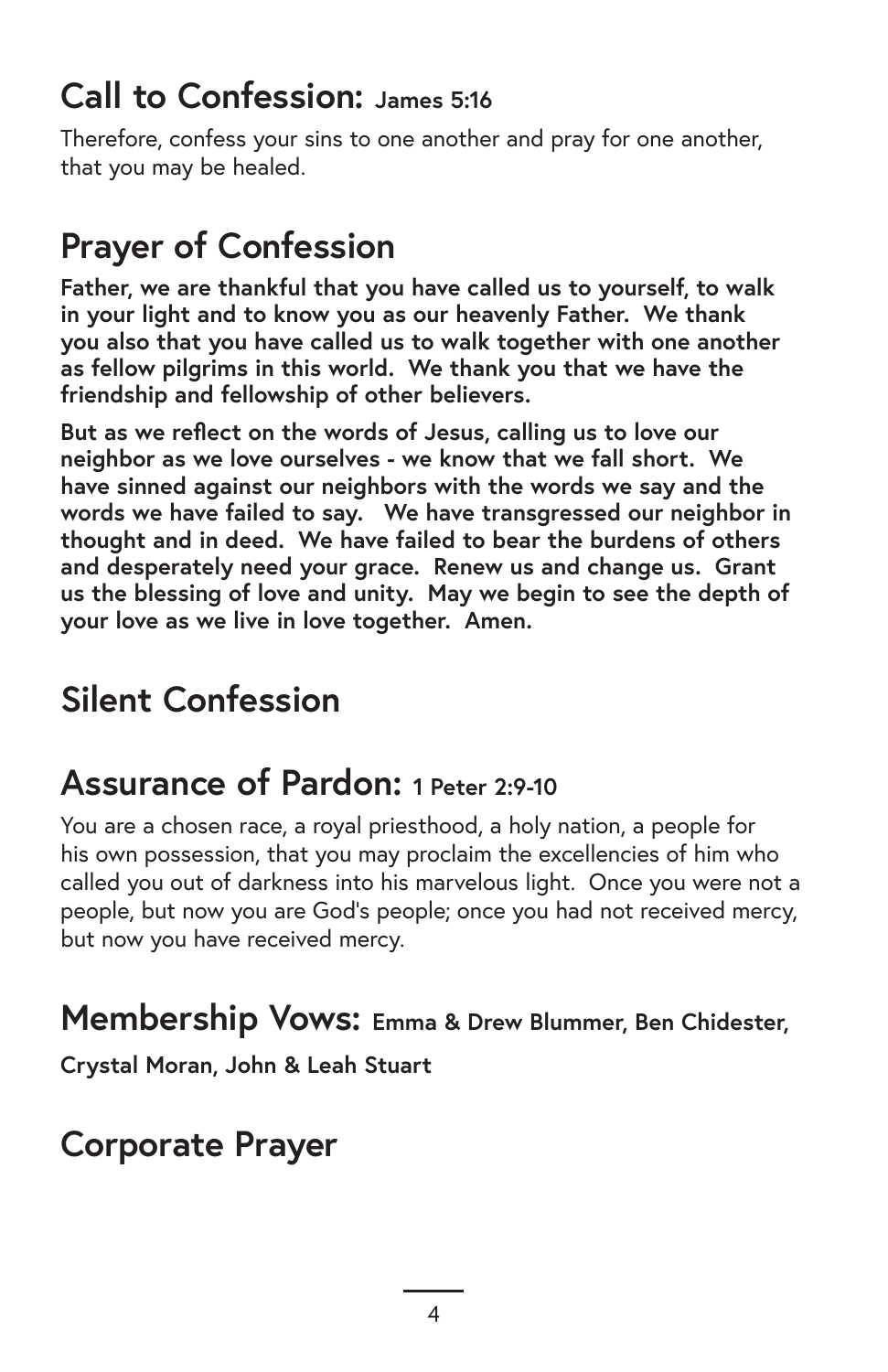## **Song of Renewal**

*During this song we will pass offering bags through the congregation. We ask that our members and regular attendees will thoughtfully consider their contribution as an act of worship - a*  response to God's grace in our lives. Those who are not a regular part of our church are not *expected to participate in the offering.*

#### **O Praise The Name (Anástasis)**

*(Words & Music: Benjamin Hastings, Dean Ussher, and Marty Sampson 2015)*

I cast my mind to Calvary Where Jesus bled and died for me I see His wounds His hands His feet My Saviour on that cursed tree

His body bound and drenched in tears They laid Him down in Joseph's tomb The entrance sealed by heavy stone Messiah still and all alone

> *O praise the Name of the Lord our God O praise His Name forevermore For endless days we will sing Your praise Oh Lord oh Lord our God*

Then on the third at break of dawn The Son of heaven rose again O trampled death where is your sting The angels roar for Christ the King

He shall return in robes of white The blazing sun shall pierce the night And I will rise among the saints My gaze transfixed on Jesus' face

# **Pastoral Prayer**

*At this time, children ages 4-7 may be dismissed for children's church. The leaders will bring the children to children's church and then back to the worship service after the sermon.*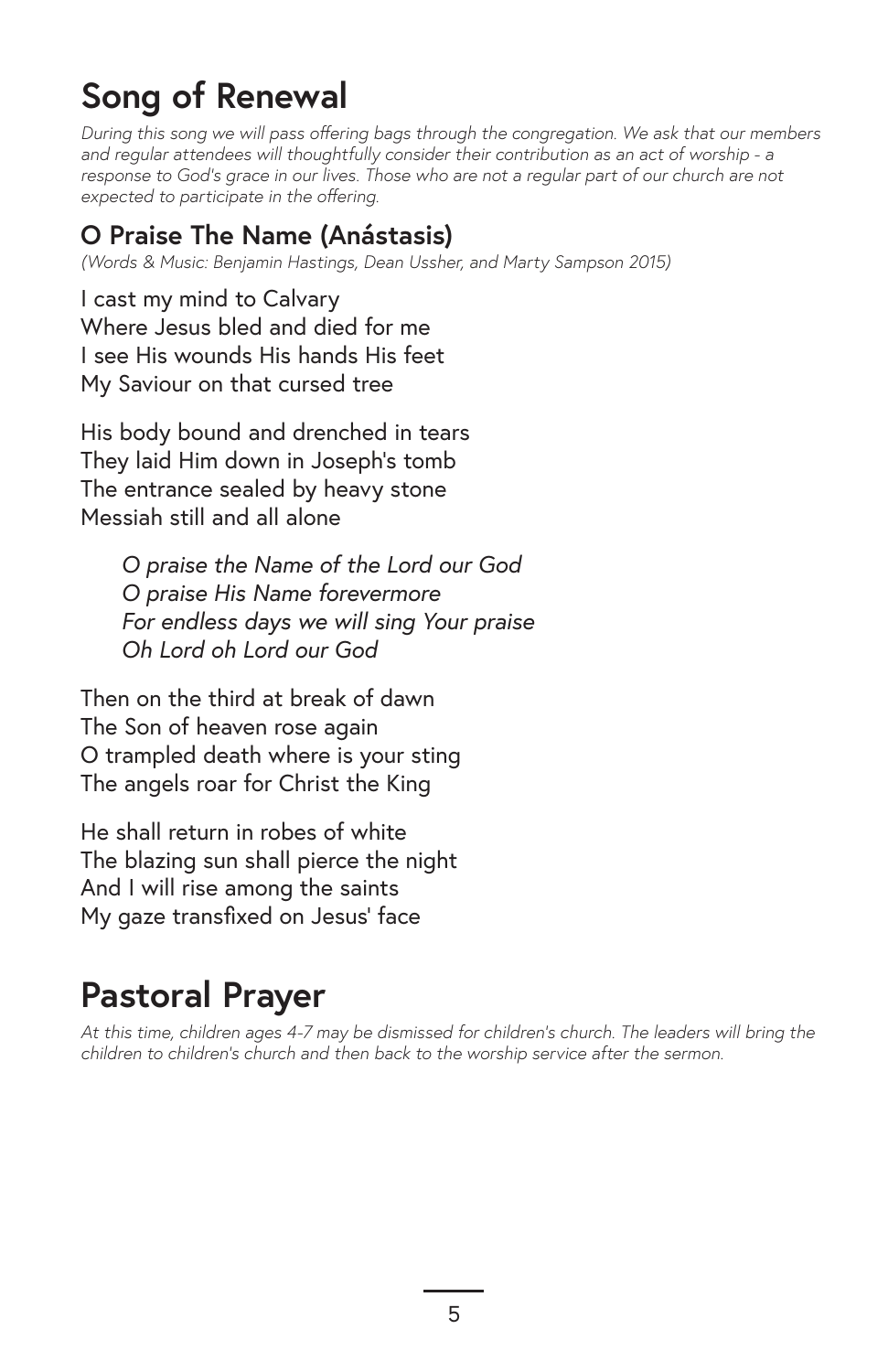#### **Sermon: Acts 28:1-15**

#### **Acts Part 3: A Missionary in Chains**

**"Encouraging Paul"** - Reverend Matthew Koerber

After we were brought safely through, we then learned that the island was called Malta. <sup>2</sup>The native people showed us unusual kindness, for they kindled a fire and welcomed us all, because it had begun to rain and was cold. <sup>3</sup> When Paul had gathered a bundle of sticks and put them on the fire, a viper came out because of the heat and fastened on his hand. <sup>4</sup> When the native people saw the creature hanging from his hand, they said to one another, "No doubt this man is a murderer. Though he has escaped from the sea, Justice has not allowed him to live." 5 He, however, shook off the creature into the fire and suffered no harm. <sup>6</sup> They were waiting for him to swell up or suddenly fall down dead. But when they had waited a long time and saw no misfortune come to him, they changed their minds and said that he was a god. <sup>7</sup> Now in the neighborhood of that place were lands belonging to the chief man of the island, named Publius, who received us and entertained us hospitably for three days. 8 It happened that the father of Publius lay sick with fever and dysentery. And Paul visited him and prayed, and putting his hands on him, healed him. <sup>9</sup>And when this had taken place, the rest of the people on the island who had diseases also came and were cured. 10They also honored us greatly, and when we were about to sail, they put on board whatever we needed.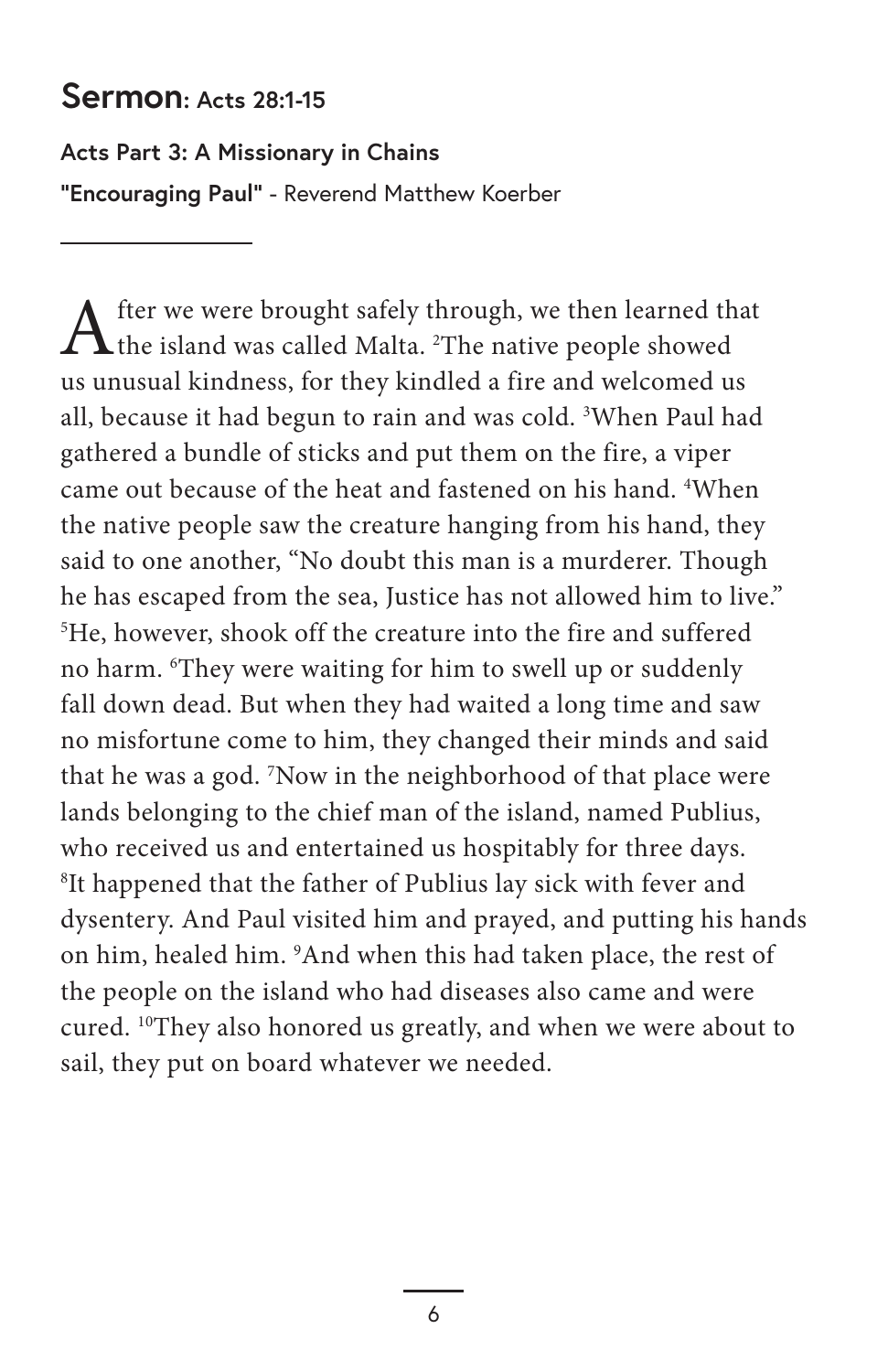11 After three months we set sail in a ship that had wintered in the island, a ship of Alexandria, with the twin gods as a figurehead.  $12$ Putting in at Syracuse, we stayed there for three days.  $13$ And from there we made a circuit and arrived at Rhegium. And after one day a south wind sprang up, and on the second day we came to Puteoli. <sup>14</sup>There we found brothers and were invited to stay with them for seven days. And so we came to Rome. 15And the brothers there, when they heard about us, came as far as the Forum of Appius and Three Taverns to meet us. On seeing them, Paul thanked God and took courage.

**People Thanks be to God.**

Leader This is the Word of the Lord.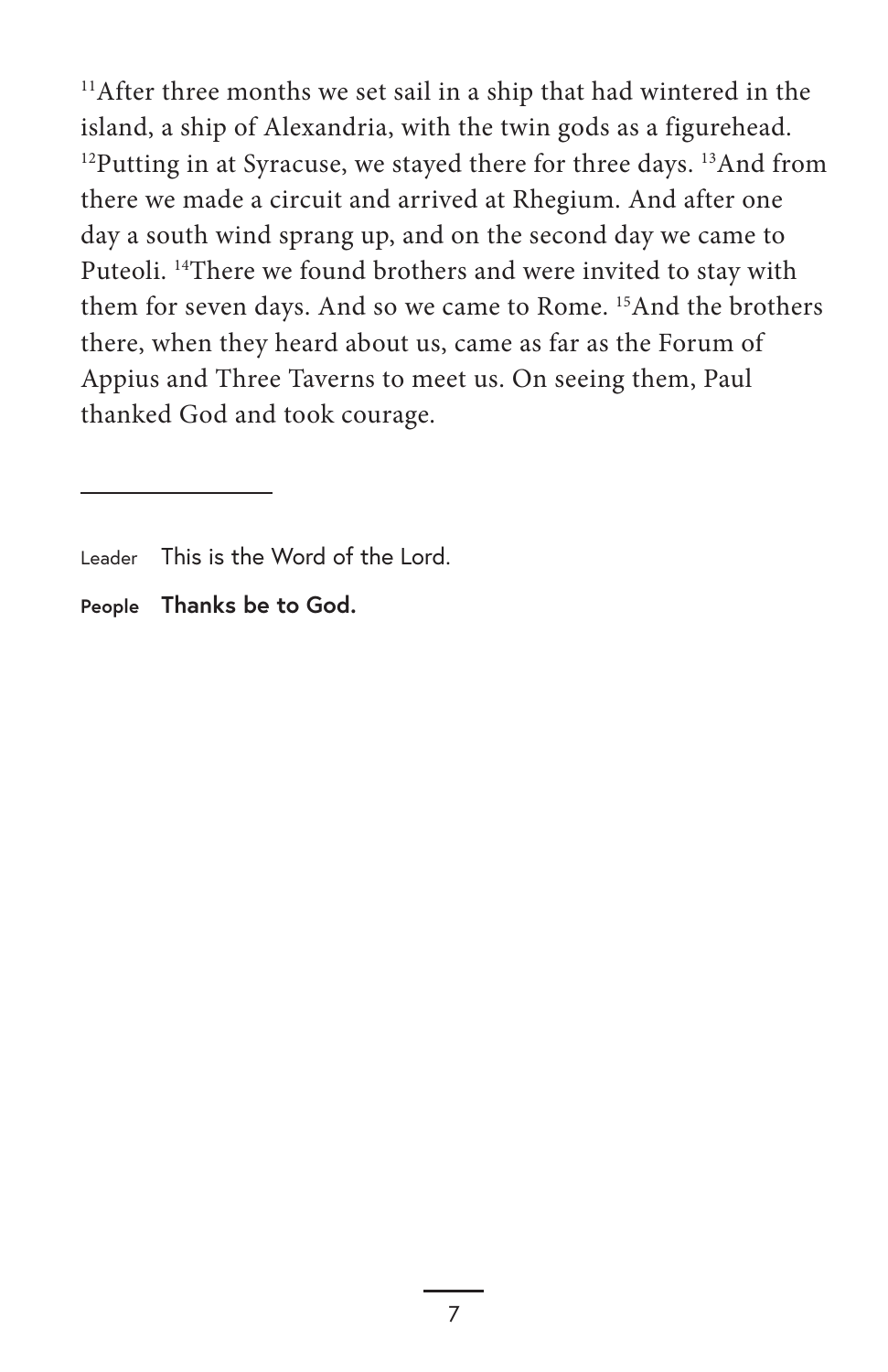# **Additional Scripture**

Acts 23:11 / The following night the Lord stood by him and said, "Take courage, for as you have testified to the facts about me in Jerusalem, so you must testify also in Rome."

Acts 27:23-24 / "For this very night there stood before me an angel of the God to whom I belong and whom I worship, and he said, 'Do not be afraid, Paul; you must stand before Caesar. And behold, God has granted you all those who sail with you.'"

Romans 12:13 / Contribute to the needs of the saints and seek to show hospitality.

2 Corinthians 1:8 / For we do not want you to be unaware, brothers, of the affliction we experienced in Asia. For we were so utterly burdened beyond our strength that we despaired of life itself.

Ephesians 4:29 / Let no corrupting talk come out of your mouths, but only such as is good for building up, as fits the occasion, that it may give grace to those who hear.

2 Thessalonians 3:1-2 / Finally, brothers, pray for us, that the word of the Lord may speed ahead and be honored, as happened among you, and that we may be delivered from wicked and evil men.

2 Timothy 4:9-10 / Do your best to come to me soon. For Demas, in love with this present world, has deserted me and gone to Thessalonica. Crescens has gone to Galatia, Titus to Dalmatia.

Hebrews 10:24-25 / And let us consider how to stir up one another to love and good works, not neglecting to meet together, as is the habit of some, but encouraging one another, and all the more as you see the Day drawing near.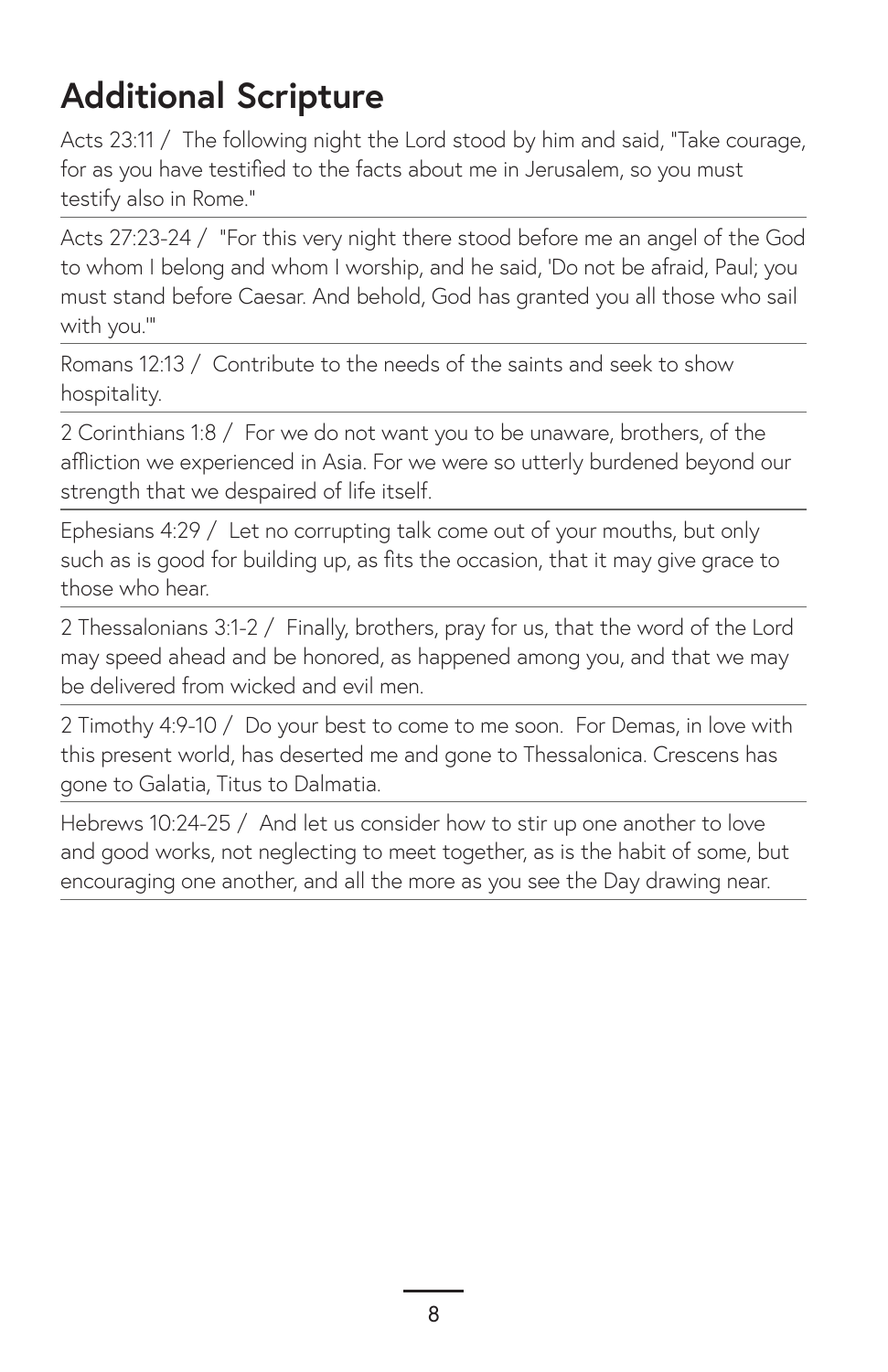**Creedal Response: Westminster Confession of Faith 26.1**

**All saints, that are united to Jesus Christ their Head, by His Spirit, and by faith, have fellowship with Him in His graces, sufferings, death, resurrection, and glory. Being united to one another in love, they have communion in each other's gifts and graces. They are obliged to the performance of such duties, public and private, as are conducive to their mutual good - both in the inward and outward man.**

### **Songs of Thanksgiving**

*Please stand for the final songs if you are able.*

#### **For All The Saints**

*(Words: William W. How 1864;; Music: Christopher Miner 1997)*

For all the saints, Who from their labors rest, Who Thee by faith Before the world confessed, Thy Name, O Jesus, Be forever blessed. Alleluia, Allelu...

Thou wast their rock, Their fortress and their might; Thou, Lord, their captain In the well fought fight; Thou, in the darkness Drear, their one true Light. Alleluia, Allelu...

O blest communion, Fellowship divine! We feebly struggle, They in glory shine; Yet all are one in Thee, for all are Thine. Alleluia, Allelu...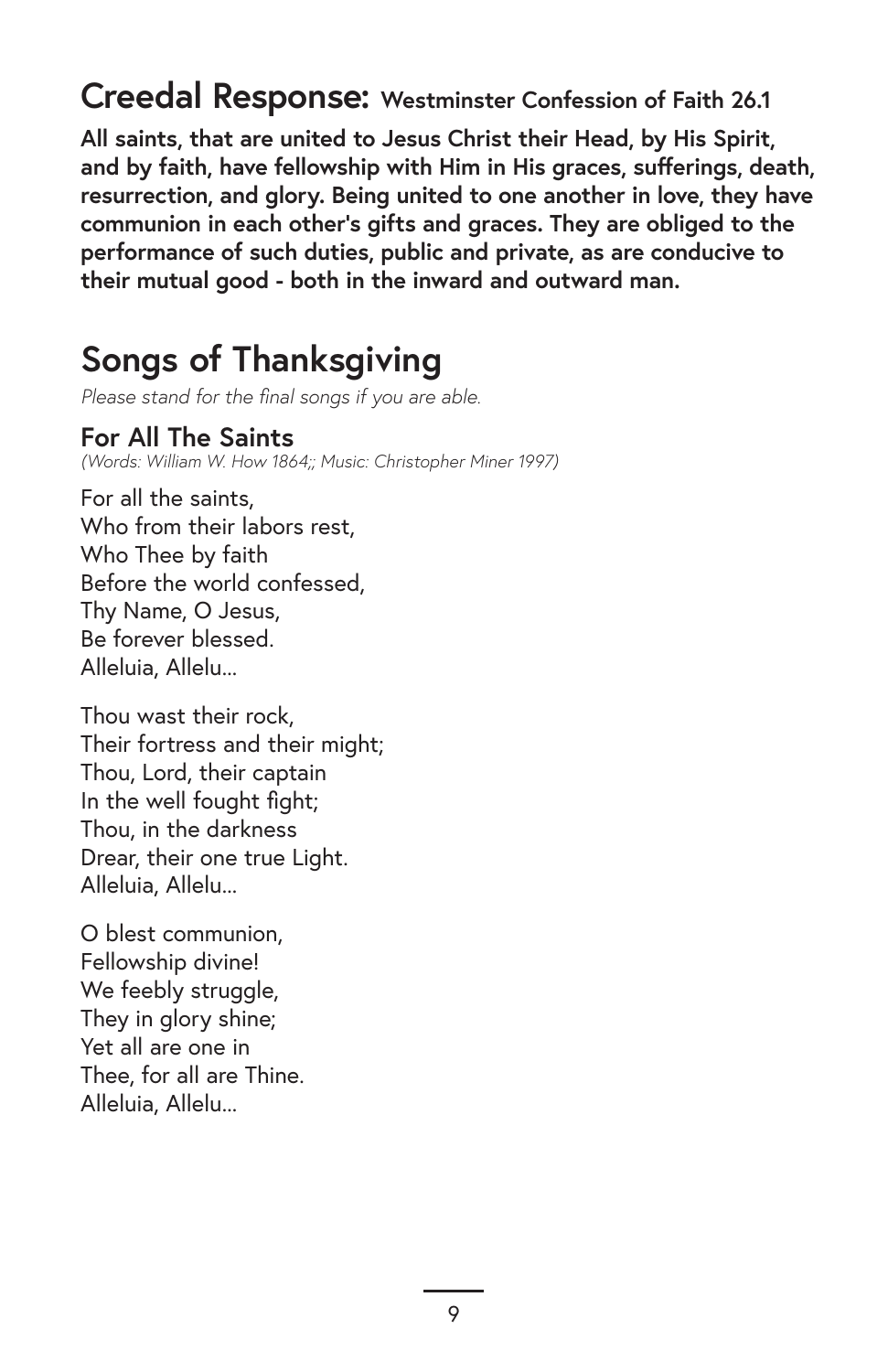The golden evening brightens in the west; Soon, soon to faithful warriors comes their rest; Sweet is the calm of paradise the blessed. Alleluia, Allelu...

But lo! There breaks a yet more glorious day; The saints triumphant rise in bright array; The King of glory passes on his way, Alleluia, Allelu...

From earth's wide bounds, from ocean's farthest coast, Through gates of pearl streams in the countless host, Singing to Father, Son, and Holy Ghost, Alleluia, Alleluia!

#### **We Will Feast In The House Of Zion**

*(Words & Music: Sandra McCracken 2015)*

*We will feast in the house of Zion We will sing with our hearts restored He has done great things, we will say together We will feast and weep no more*

We will not be burned by the fire He is the Lord our God We are not consumed, by the flood Upheld, protected, gathered up

In the dark of night, before the dawn My soul, be not afraid For the promised morning, oh how long? Oh God of Jacob, be my strength